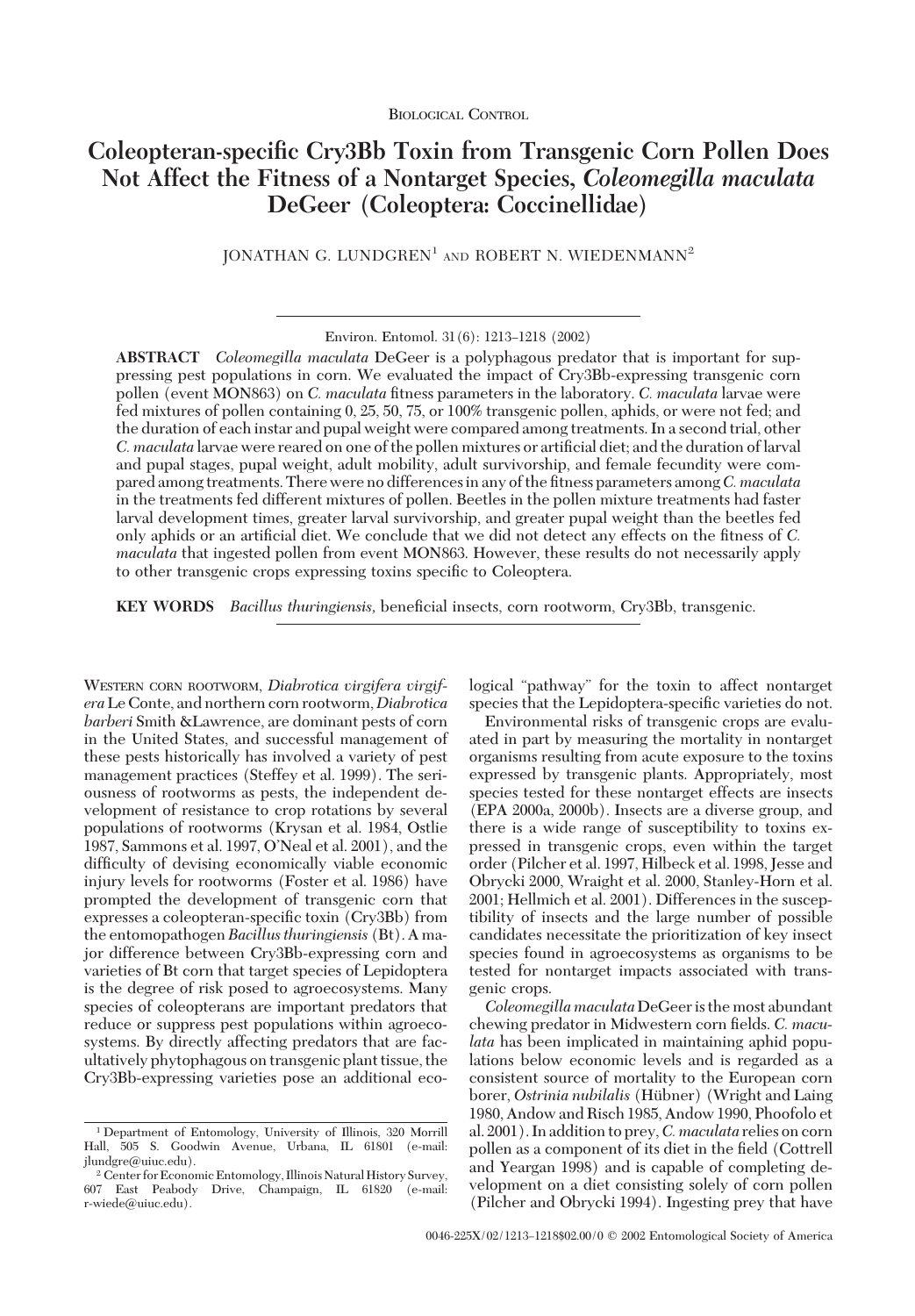fed on Coleoptera-specific toxins does not affect *C*. *maculata* in other systems (Riddick and Barbosa 1998). However, there is at least one instance where larval development rates of *C. maculata* were negatively impacted by ingesting a Coleoptera-specific Bt formulation that was offered directly in conjunction with pollen (Giroux et al. 1994).

Cry3Bb is the toxin incorporated into corn expressing event MON863 (Monsanto Corp., St. Louis), which is currently under evaluation by the U.S. Environmental Protection Agency (EPA) for registration as a control method for corn rootworms. Although numerical and fitness responses of nontarget species to the toxin have not been quantified, ELISA test strips specific for the Cry3Bb toxin detected the toxin in nitidulid beetles that occurred in research plots planted with MON863 (RNW, unpublished data). The objective of this research was to determine whether ingestion of genetically modified corn pollen (MON863) containing the Cry3Bb toxin affected the fitness of *C. maculata*, as assessed in the laboratory.

#### **Materials and Methods**

**Insects.** The *C. maculata* colony originated from cultures maintained at the University of Minnesota and Iowa State University; voucher specimens were deposited in the Insect Museum at the Illinois Natural History Survey (Champaign). Beetles were reared at  $25^{\circ}$ C on the artificial diet #7 developed by Atallah and Newsom (1966), without tetracycline. Water was provided in 0.5-ml microcentrifuge tubes with a cotton wick. Males and females were maintained together in  $a\,30 \times 30 \times 30$  cm Plexiglas cage. Mated females were removed from the colony and reared individually in 60-mm diam petri dishes. Dishes were checked daily for eggs, and females and excess food were removed from dishes within 24-h of oviposition. Petri dishes were checked daily for newly hatched larvae, and larvae were removed and placed individually into 0.030-liter plastic cups with cardboard lids (Comet Products, Chelmsford, MA) after larvae had eaten the egg chorions. Corn leaf aphid [*Rhopalosiphum maidis* (Fitch)] and bird cherry-oat aphid [*Rhopalosiphum padi* (L.)] were obtained from the field and maintained on nontransgenic corn plants in greenhouse rooms that were isolated from rooms containing transgenic plants.

**Pollen collection.** Transgenic corn (event MON863) and nontransgenic corn (hybrid 34G81; Pioneer Hi-Bred International, Johnston, IA) were grown in 11.36-liter pots; transgenic and nontransgenic corn plants were grown in isolated greenhouse rooms. Tassels were contained in 2.27-kg paper bags that were stapled shut. After anthesis, pollen was sifted through No-see-um mesh (Balsam-Hercules Group, Pawtucket, RI), having a pore size of  $160$ - $\mu$ m, to remove contaminants. Pollen was placed in 35.57-ml sealed plastic vials (Bioquip Products, Gardena, CA) and kept at  $\leq 4^{\circ}$ C until use. Vials containing 100, 75, 50, 25, and 0% transgenic pollen were prepared by weighing the appropriate masses of greenhouse-collected transgenic and nontransgenic pollens with an electronic balance. The vials with the pollen mixtures were shaken by hand for 90 s to create a homogeneous pollen mixture. The presence of Cry3Bb toxin in each pollen mixture was tested with an ELISA strip specific for theCry3Bb toxin (provided by Monsanto). Duan et al. (in press) found that a corn variety that expresses event MON863 had toxin levels that ranged between  $37.4 - 101.0 \mu g/g$  fresh weight of pollen, with a mean concentration of  $77.1-\mu g/g$  fresh weight of pollen; level of toxin in our pollen was unknown.

**Experiment 1: Larval Development and Pupal** Weight. Two hundred and fifty-two *C. maculata* first instars were randomly divided into seven groups (36 per group). Treatments assigned to the groups were unfed, fed only aphids, or fed one of the five pollen mixtures. For the aphid-only treatment, *C. maculata* larvae were fed three adult aphids daily. In the pollen treatments, first and second instars were reared with 0.015 g of pollen, third instars were reared with 0.021 g of pollen, and fourth instars were reared with 0.03 g of pollen. Pollen was weighed on an electronic balance. The plastic cups and pollen were replaced if fungal growth was detected. A single adult aphid was given to the *C. maculata* larvae at the beginning of the third and fourth instars to improve survivorship (Pilcher et al. 1997). Unfed larvae did not receive any food except for their chorions. Larvae in all treatments received waterin the form of a saturated, 0.75-cm diam cotton ball. Pollen feeding was assured by dissecting a subset of larvae  $(n = 5)$  3 h after feeding, and finding pollen in the gut.

Plastic cups were checked daily for dead larvae and cast skins. Pupae were weighed on an electronic balance to the nearest 0.001 g within 24 h of pupation. The durations of each instar and the total larval development times were compared among treatments with analysis of variance(ANOVA). ANOVA results with *P* values  $\leq 0.05$  were subjected to the Tukey-Kramer means comparison to determine significant differences among the treatments. The unfed treatment was excluded from these analyses because only one larva completed the first instar in this treatment. Pupal weights were compared among treatments with ANOVA and the Tukey-Kramer means comparison test. Each larva was categorized as completing prepupal development or not, and the number of larvae in each category were compared among treatments with a Likelihood Ratio test to detect differences in larval mortality.

**Experiment 2: Adult Fitness and Larval Develop**ment. Three hundred and fifty-two (58–60 per treatment) first instar *C. maculata* were divided among six treatments. The five pollen-fed treatments were the same as in the first experiment, but the unfed treatment was omitted in experiment 2. The aphid treatment from experiment 1 was replaced with an artificial diet treatment because larval development is faster and survivorship higher when larvae are fed artificial diet than when larvae are fed aphids alone (JGL, unpublished data). Larvae in the diet treatment received 0.015 g of diet for the duration of each instar,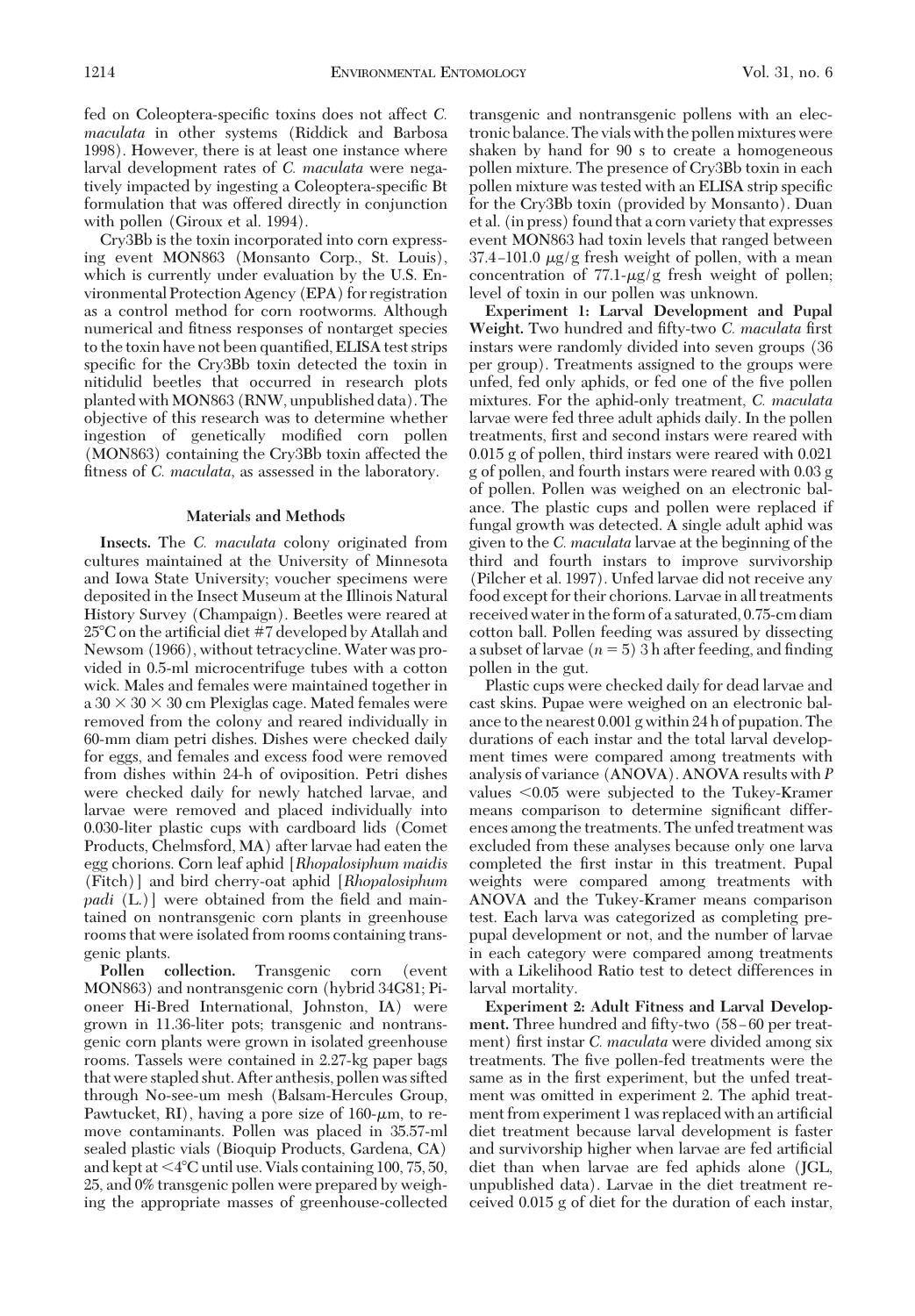and diet was replaced when it began to desiccate. Larvae in the pollen treatments were reared with a maximum of 0.015 g of the pollen mixture, regardless of larval stage. In all treatments, each larva was fed an adult aphid every 2–4d and received water in the form of a saturated, 0.75-cm diam cotton ball. Plastic cups and pollen were changed if fungal growth was observed. Adult beetles produced from this experiment were maintained on artificial diet and water wicks in 60-mm diam petri dishes. Thus, beetles were exposed to theCry3Bb toxin only as larvae.

The time until pupation and pupal duration was monitored for each beetle as in the first experiment because the rearing methods for the larvae had changed in the second experiment. Pupal weight was measured on an electronic balance to the nearest 0.001 g within 24 h of pupation. Mean larval development times, pupal weights, and pupal duration were compared among treatments with ANOVA and Tukey-Kramer means comparisons. Larvae were categorized as surviving 30 d past adult emergence or not, and the proportion in each category was compared among treatments with a Likelihood Ratio test.

Adults were sexed 3 to 4 d after emergence. Males were taken out of the laboratory colony and placed 3/100-mm diam petri dish. These untreated males were maintained on artificial diet and a water wick. Individual females from the experiment were placed in the petri dishes with the untreated males for 24-h to allow mating. After 24-h, the females were removed from the mating arena and returned to the 60-mm diam rearing dish and monitored. Times from mating to first and second oviposition were recorded for each female, as were the sizes of the first two clutches. Females that did not oviposit within 27 d of emergence were scored as having zero eggs, and these females that did not lay eggs were factored into the analyses. The mean time until first and second ovipositions and the mean clutch sizes were compared among treatments with ANOVA. The proportion of females that laid two clutches within 27 d of emergence was compared among treatments with a Likelihood Ratio test.

Analyses of walking speed and ßip time have been used successfully as indicators of fitness in other research (Smith and Krischik 1999). We implemented these tests by placing each male on its dorsum on a piece of 90-mm diam Whatman filter paper. The time until the beetle ßipped over was measured with a stopwatch to the nearest 0.01 s. Timing was stopped at 30 s for beetles that did not ßip. The males were placed on a  $21.6 \times 27.9$  cm white laser printer paper to measure walking speed. The walking path of the beetle was followed with a pencil for a maximum of 30 s that was timed to the nearest 0.01 s. Beetles that did not movein 30 s were scored as zero, and these beetles that did not walk were factored into the analysis. A piece of string was placed over the pencil line and measured to the nearest 0.1 cm. The distance was divided by the amount of time walking, resulting in walking speed (cm/s). Males were subjected to four repetitions of the ßip time and walking speed experiments; these repetitions occurred sequentially without intermission, and all walking speeds were taken before the ßip times for each individual. Mean ßip time and walking speed were compared among treatments and experiment repetitions with repeated-measures ANOVA. After the fitness tests, five adult males from each treatment were randomly selected to be tested for the presence of the toxin. Beetles were ground in 1.5-ml microcentrifuge tubes with abrasive silicon sand and a pestle in a 10 mM phosphate buffered saline solution (Sigma, St. Louis). These solutions were tested with ELISA test strips specific for Cry3Bb.

**Calculation of Detectable Effects.** To determine whether our analyses were strong enough to avoid falsely rejecting a true null hypothesis (type II error), we calculated the detectable effects for the ANOVA statistics that we ran using a conservative  $\beta$  level. The effect (d) is defined by Stiedl et al.  $(1997)$  as the change in the parameter due to application of a treatment. To calculate detectable effects in our analyses, we used a variation of an equation from Ott (1993, p. 228):

$$
d^2=\frac{\sigma^2(F_{\alpha/2}+F_{\beta})^2}{n}
$$

Where  $d$  is the effect,  $\sigma$  is the root mean square error, *n* is the sample size in each treatment, and  $\alpha$  and  $\beta$  = 0.05. The effect, therefore, gives the value for the difference in the parameter below which there is a chance for type I and type II errors.

### **Results**

All of the pollen mixtures with transgenic pollen tested positive for the Cry3Bb toxin. Toxin was not detected in beetles that were treated as larvae but tested as adults.

Larval development times and pupal weights were similar among the beetles fed the pollen mixtures (Table 1). No significant differences in the first- and second-instar development times were observed among the treatments ( $F_{5, 179} = 1.32, P = 0.25; F_{5, 168} =$ 2.20,  $P = 0.057$ ; respectively). Development times of third and fourth instars and total larval development time significantly differed among treatments ( $F_{5, 164}$  = 19.29,  $P < 0.0001$ ;  $F_{5, 145} = 102.45$ ,  $P < 0.0001$ ;  $F_{5, 135} =$ 125.87,  $P < 0.0001$ ; respectively). Larvae fed aphids had significantly longer development times than larvae in the pollen treatments, which all had similar development times (Table 1). Pupal weight in the aphid treatment was significantly different than pupal weights in the pollen treatments ( $F_{5, 147} = 20.16, P <$ 0.0001), and pupal weights did not vary among the pollen treatments (Table 1). None of the unfed larvae survived for longer than 6 d, and only one larva completed the first instar. The proportion of larvae reaching pupation was similar among treatments ( $\chi^2$  = 7.90,  $df = 212$ ,  $P = 0.25$ ; note that the unfed treatment is excluded from this analysis).

Mean larval durations and mean pupal weights were significantly different in the artificial diet treatment than in the pollen treatments ( $F_{5, 307} = 10.62$ ,  $P <$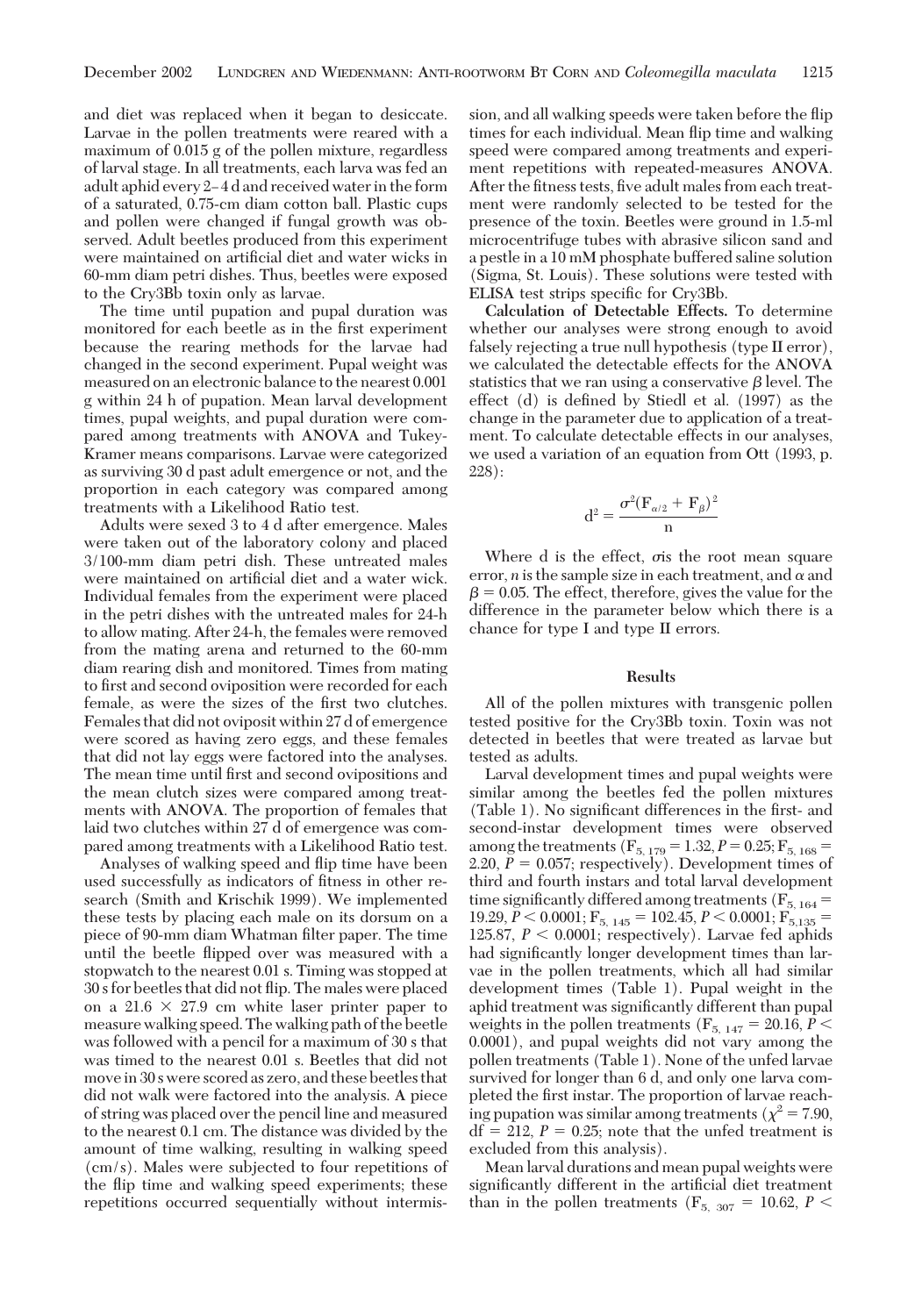**Table 1. Effects of ingesting transgenic corn pollen containing Cry3Bb toxin on** *C. maculata* **fitness—Experiment 1**

| Treatment                 | Mean 1st<br>instar<br>duration.<br>days<br>(SEM) | Mean 2nd<br>instar<br>duration.<br>days<br>(SEM) | Mean 3rd<br>instar<br>duration.<br>davs<br>(SEM) | Mean 4th<br>instar<br>duration.<br>days<br>(SEM) | Mean larval<br>duration,<br>days (SEM) | Mean pupal<br>mass, mg<br>(SEM) | Proportion of<br>larvae that<br>pupated, % |
|---------------------------|--------------------------------------------------|--------------------------------------------------|--------------------------------------------------|--------------------------------------------------|----------------------------------------|---------------------------------|--------------------------------------------|
| 0% Transgenic pollen      | 3.29(0.13)                                       | 2.59(0.16)                                       | 3.51(0.12)a                                      | 4.91 $(0.17)a$                                   | 14.48(0.34)a                           | 13.07(0.67)a                    | 69.44                                      |
|                           | $n = 31$                                         | $n = 29$                                         | $n=27$                                           | $n = 22$                                         | $n = 21$                               | $n = 23$                        | $n = 36$                                   |
| 25% Transgenic pollen     | 3.15(0.12)                                       | 2.58(0.12)                                       | 3.55(0.14)a                                      | 5.04(0.16)a                                      | 14.24(0.27)a                           | 12.34(0.42)a                    | 75.00                                      |
|                           | $n = 33$                                         | $n = 33$                                         | $n = 31$                                         | $n = 25$                                         | $n = 25$                               | $n = 26$                        | $n = 36$                                   |
| 50% Transgenic pollen     | 3.32(0.12)                                       | 2.69(0.13)                                       | 3.34(0.11)a                                      | 4.93(0.18)a                                      | 14.38(0.33)a                           | 12.66(0.56)a                    | 84.38                                      |
|                           | $n = 31$                                         | $n = 29$                                         | $n = 29$                                         | $n=27$                                           | $n = 26$                               | $n=27$                          | $n = 32$                                   |
| 75% Transgenic pollen     | 3.17(0.17)                                       | 2.93(0.13)                                       | 3.21(0.10)a                                      | 5.16(0.24)a                                      | 14.64(0.32)a                           | 13.46(0.48)a                    | 85.29                                      |
|                           | $n = 29$                                         | $n=27$                                           | $n = 29$                                         | $n = 25$                                         | $n = 22$                               | $n = 25$                        | $n = 34$                                   |
| 100% Transgenic<br>pollen | 3.27(0.12)                                       | 2.59(0.16)                                       | 3.30(0.13)a                                      | 4.70(0.12)a                                      | 14.26(0.25)a                           | 13.19(0.42)a                    | 83.78                                      |
|                           | $n = 33$                                         | $n = 29$                                         | $n = 33$                                         | $n = 30$                                         | $n = 29$                               | $n = 30$                        | $n = 37$                                   |
| Aphid                     | 2.86(0.14)                                       | 2.25(0.26)                                       | 5.52(0.46)                                       | $13.77(0.83)$ b                                  | $24.78(0.58)$ b                        | 7.32(0.30)                      | 72.97                                      |
|                           | $n = 29$                                         | $n = 24$                                         | $n = 21$                                         | $n = 22$                                         | $n = 18$                               | $n = 22$                        | $n = 37$                                   |

Means within columns were compared with ANOVA and the Tukey-Kramer means comparisons when applicable, or the Likelihood Ratio test for proportional data. Significant differences among means ( $P < 0.05$ ) within a column are represented as different capital letters. Letters were omitted from columns if means were not significantly different.

 $0.0001; F_{5, 304} = 19.16, P < 0.0001;$  respectively) (Table 2). Pupal duration did not differ among the treatments  $(F_{5, 289} = 1.52, P = 0.18)$ . The proportion of larvae that pupated and the proportion of larvae surviving 30 d past adult emergence were similar among treatments  $(\chi^2 = 10.78, df = 350, P = 0.06; \chi^2 = 8.48, df = 317, P =$ 0.13; respectively).

The number of days between mating and the first and second ovipositions were similar among treatments in experiment 2 ( $F_{5, 110} = 1.28, P = 0.28; F_{5, 109} =$  $0.81, P = 0.54$ ; respectively). In addition, there were no differences in the sizes of the first and second clutches among the treatments ( $F_{5, 109} = 0.63, P = 0.68; F_{5, 109} =$ 1.72,  $P = 0.14$ ; respectively). Finally, there was no difference in the reproductive capacity of females among the different treatments as measured by the number of females that laid two clutches in 27 d ( $\chi^2$  = 8.36,  $df = 116$ ,  $P = 0.14$ ). There were no differences in the mean ßip times or mean walking speeds among the treatments ( $F_{5, 98} = 1.06, P = 0.39; F_{5, 90} = 1.68, P =$ 0.15; respectively) (Table 3). The detectable effects for thirteen analyses are listed in Table 4.

#### **Discussion**

These experiments suggest that there were no adverse effects on *C. maculata* fitness from the ingestion of corn pollen expressing event MON863 and the

**Table 2. Effects of ingesting transgenic corn pollen containing Cry3Bb toxin on** *C. maculata* **fitness—Experiment 2**

| Treatment                                                           | Larval<br>duration, d<br>(SEM) | Pupal<br>duration.<br>$d$ (SEM) | Pupal mass,<br>mg(SEM)                       | Proportion<br>that survived<br>30 d post-<br>eclosion | Proportion of<br>females that<br>laid 2 clutches | Days between<br>mating and 1st<br>oviposition<br>(SEM) | No. eggs<br>in the 1st<br>clutch<br>(SEM) | Days<br>between<br>mating and in the 2nd<br>2nd<br>oviposition<br>(SEM) | No. eggs<br>clutch<br>(SEM) |
|---------------------------------------------------------------------|--------------------------------|---------------------------------|----------------------------------------------|-------------------------------------------------------|--------------------------------------------------|--------------------------------------------------------|-------------------------------------------|-------------------------------------------------------------------------|-----------------------------|
| Artificial diet                                                     |                                |                                 | $15.53(0.23)a$ 3.41 $(0.08)$ 11.17 $(0.31)a$ | $0.52\,$                                              | 0.75                                             | 15.19(2.26)                                            |                                           | $4.94(1.00)$ 17.94 $(1.80)$ 4.63 $(1.23)$                               |                             |
|                                                                     | $n = 49$                       | $n = 44$                        | $n = 49$                                     | $n = 52$                                              | $n = 16$                                         |                                                        |                                           |                                                                         |                             |
| 0% Transgenic<br>pollen                                             |                                |                                 | $13.94(0.20)$ b $3.26(0.09)$ $13.85(0.32)$ b | 0.47                                                  | 0.95                                             | 10.40(1.06)                                            |                                           | $6.25(1.50)$ 14.65 $(1.61)$ 5.15 $(0.86)$                               |                             |
|                                                                     |                                | $n = 47$ $n = 43$               | $n = 45$                                     | $n = 53$                                              | $n = 20$                                         |                                                        |                                           |                                                                         |                             |
| 25% Transgenic 13.83 (0.18) b 3.22 (0.07) 14.84 (0.28) b<br>pollen  |                                |                                 |                                              | 0.70                                                  | 0.96                                             | 13.50(1.11)                                            |                                           | $7.17(1.17)$ 15.54 $(1.47)$ 8.25 $(1.23)$                               |                             |
|                                                                     |                                | $n = 53$ $n = 49$               | $n = 52$                                     | $n = 54$                                              | $n = 24$                                         |                                                        |                                           |                                                                         |                             |
| 50% Transgenic 14.00 (0.21) b 3.19 (0.08) 14.01 (0.27) b<br>pollen  |                                |                                 |                                              | 0.55                                                  | 0.88                                             | 13.53 (1.98)                                           |                                           | 4.88 $(1.02)$ 16.35 $(1.75)$ 4.71 $(1.35)$                              |                             |
|                                                                     |                                | $n = 53$ $n = 54$               | $n = 55$                                     | $n = 51$                                              | $n=17$                                           |                                                        |                                           |                                                                         |                             |
| 75% Transgenic 14.02 (0.14) b 3.17 (0.07) 13.96 (0.27) b<br>pollen  |                                |                                 |                                              | 0.59                                                  | 0.91                                             | 11.24(1.37)                                            |                                           | $7.48(1.82)$ 14.52 $(1.57)$ 7.33 $(1.31)$                               |                             |
|                                                                     |                                | $n = 52$ $n = 48$               | $n = 52$                                     | $n = 52$                                              | $n = 21$                                         |                                                        |                                           |                                                                         |                             |
| 100% Transgenic 14.42 (0.19) b 3.14 (0.06) 13.75 (0.24) b<br>pollen |                                |                                 |                                              | 0.66                                                  | $1.00\,$                                         | 11.83(1.57)                                            |                                           | $5.67(1.36)$ 13.50 $(1.70)$ 8.61 $(2.10)$                               |                             |
|                                                                     |                                |                                 | $n = 57$ $n = 57$ $n = 57$                   | $n = 53$                                              | $n = 18$                                         |                                                        |                                           |                                                                         |                             |
|                                                                     |                                |                                 |                                              |                                                       |                                                  |                                                        |                                           |                                                                         |                             |

Larval development and pupal mass were analyzed separately from Experiment 1 (Table 1) because the rearing methods were different in the second experiment. Means within columns were compared with ANOVA and the Tukey-Kramer means comparisons when applicable, or the Likelihood Ratio Test for proportional data. Significant differences among means ( $P < 0.05$ ) within columns are represented as different capital letters. Letters were omitted from columns in which means were not significantly different.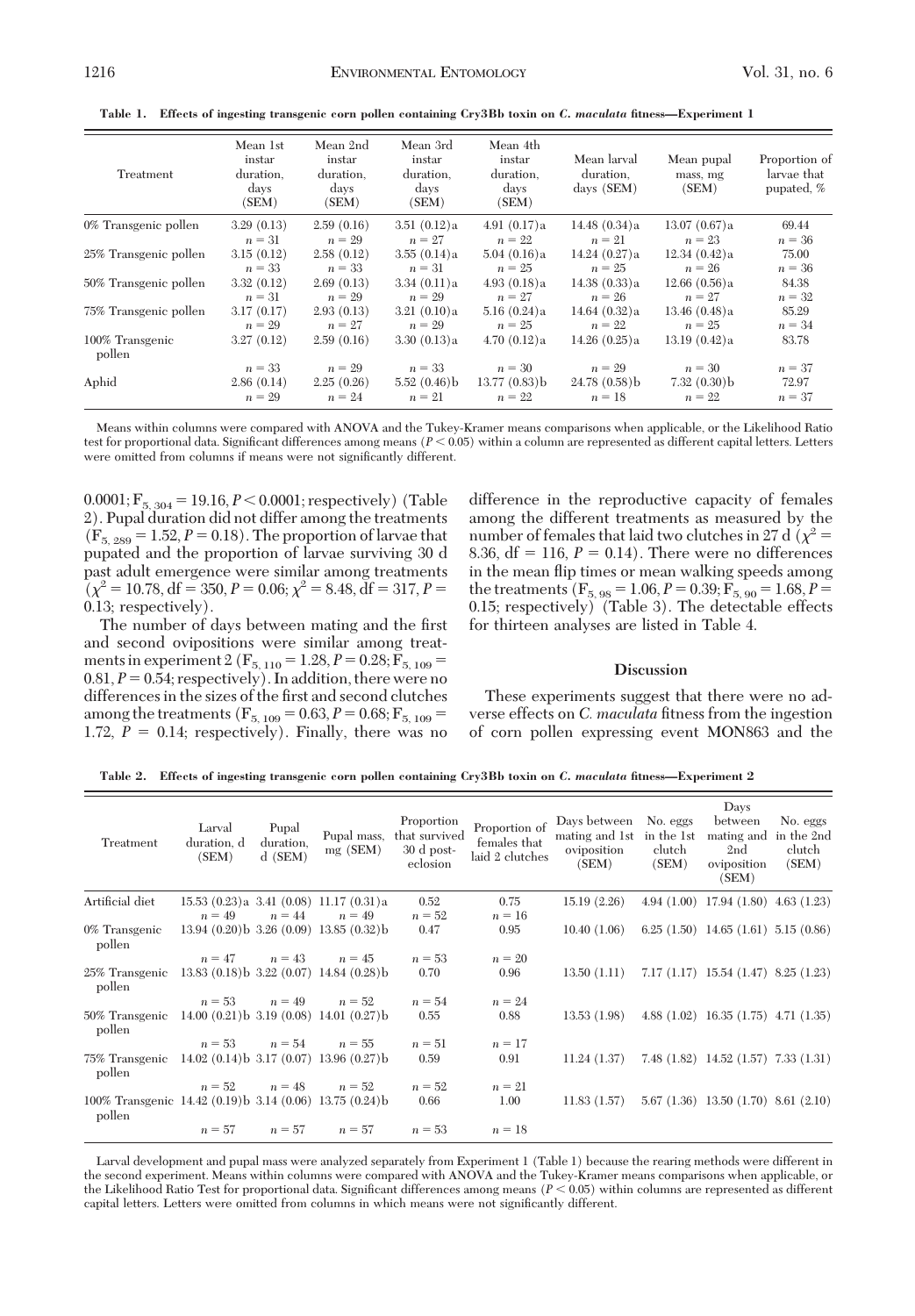**Table 3. Mean flip times and walking speeds of adult** *C. maculata* **males**

| Treatment                 | No. | Flip time.<br>$s$ (SEM) | Walking speed.<br>$cm/s$ (SEM) |
|---------------------------|-----|-------------------------|--------------------------------|
| Diet                      | 15  | 3.38(0.57)              | 3.71(0.02)                     |
| 0% Transgenic<br>pollen   | 11  | 2.22(0.15)              | 4.50(0.26)                     |
| 25% Transgenic<br>pollen  | 20  | 2.22(0.46)              | 4.13(0.16)                     |
| 50% Transgenic<br>pollen  | 18  | 3.70(0.13)              | 4.06(0.04)                     |
| 75% Transgenic<br>pollen  | 17  | 1.97(0.19)              | 4.17(0.13)                     |
| 100% Transgenic<br>pollen | 23  | 2.01(0.34)              | 4.52(0.08)                     |

Treatment means were generated by calculating a mean ßip time and walking speed for each individual from the four measurements taken per individual. These individual means were then compiled into a treatment mean. A comparison with a repeated-measures ANOVA revealed no significant differences among the treatments ( $\alpha = 0.05$ ).

Cry3Bb protein. Beetles that received no food were dead within three days of hatching, which indicates that the beetles in the pollen treatments fed on the pollen; dissections of *C. maculata* midguts validated the presence of the pollen. In the 100% transgenic pollen treatment, ingesting the toxin was unavoidable for the larvae, yet the toxin was undetectable in the adult beetles. Furthermore, preliminary tests conducted in our laboratory showed that ELISA tests did not detect Cry3Bb toxin in *C. maculata* larvae fed transgenic pollen or aphids that were reared on transgenic plants (J.G.L., unpublished data). If the toxin is not activated in or does not bind to the gut in nonsusceptible insects, there may be a short gut-retention period for the toxin in these insects, or the toxin may be altered in the guts of these insects so such that the ELISA test does not register its presence.

We believe that our assay procedure was sensitive enough to detect biologically relevant differences in

**Table 4. The detectable effects for various fitness parameters of treated** *C. maculata*

| Analysis                   | df     | $\alpha$ | Effect (units) |
|----------------------------|--------|----------|----------------|
| Experiment 1               |        |          |                |
| 1st Instar development     | 5, 179 | 0.735    | $0.838$ (d)    |
| 2nd Instar<br>development  | 5, 168 | 0.823    | $0.758$ (d)    |
| 3rd Instar<br>development  | 5, 164 | 0.961    | $0.901$ (d)    |
| 4th Instar<br>development  | 5, 145 | 1.690    | $1.676$ (d)    |
| Larval development         | 5, 135 | 1.642    | $1.662$ (d)    |
| Pupal weight               | 5, 147 | 0.002    | $1.984$ (mg)   |
| Experiment 2               |        |          |                |
| Larval development         | 5,307  | 1.385    | $0.918$ (d)    |
| Pupal duration             | 5,289  | 0.536    | $0.366$ (d)    |
| Pupal weight               | 5,304  | 0.002    | $1.326$ (mg)   |
| Time to 1st oviposition    | 5, 110 | 6.705    | 7.630(d)       |
| Time to 2nd<br>oviposition | 5, 109 | 7.214    | $8.001$ (d)    |
| Size of 1st clutch         | 5, 110 | 6.098    | $6.939$ (eggs) |
| Size of 2nd clutch         | 5, 109 | 6.055    | $6.890$ (eggs) |

Treatment effects below the listed values cannot reliably be detected when  $\alpha$  and  $\beta = 0.05$ .

the development times and pupal weights of treated larvae. Table 4 lists detectable effects for all of the ANOVA tests that we conducted. Differences among the treatment means that are smaller than these values cannot be reliably detected by our statistical tests when  $\alpha$  and  $\beta$  = 0.05. We were able to detect differences of 10% in total larval development time, and differences of  $\approx 16\%$  in pupal weight. The high variance in the clutch sizes and the times to first and second ovipositions within treatments decreased the sensitivity of our analyses when  $\beta$  is set at a level of 0.05. In fact, the variance is so high in these analyses that increasing  $\beta$  to 0.25 has little effect at reducing the detectable effect.

It is possible that there may have been adverse effects of ingesting the Cry3Bb toxin on fitness that were not detected in this study. For example, it is likely that the larvae in our experiment were stressed as indicated by the larval mortality that was observed (Tables 1 and 2). This stress may have depressed the fitness of the population to the point that any effects of the toxin would have been masked. Although the survival and developmental rates of larvae in our experiment were consistent or higher than previous research on pollen-reared *C. maculata* (Pilcher and Obrycki 1994, Todorova et al. 1996, Pilcher et al. 1997, Riddick and Barbosa 1998), improvements in rearing procedures and subsequent reductions in ancillary larval mortality could increase the sensitivity of assays like the one used in our study. Also, development rates and size have been shown to be sex specific in *C*. *maculata*, and future tests should include sex as a covariate in the comparisons of fitness parameters.

The results of our study are consistent with the literature pertaining to fitness costs resulting from ingestion of commercially available, coleopteran-specific, Bt toxins on *C. maculata*; and the results from our study are very similar to results from a similar study using the same transgenic toxin, but different rearing methods (Duan et al. in press). The only published report we found of adverse impacts of a coleopteranspecific Bt toxin on *C. maculata* was published by Giroux et al. (1994). Their study found longer development times in the *C. maculata* larvae that ingested (nontransgenic) wild-ßower pollen mixed with a formulation of *B. thuringiensis san diego* relative to a control that was fed only pollen. Although we found no effects of the Cry3Bb toxin on *C. maculata* fitness, it is important to note that our results only apply to this particular corn hybrid and event; other hybrids that express coleopteran-specific Bt proteins need to be evaluated independently. Furthermore, increasing the level of expression of the Cry3Bb toxin may result in deleterious effects on *C. maculata* fitness that were not observed in this study.

#### **Acknowledgments**

We thank Elizabeth Gault and Charlie Helm for help in colony maintenance; George Heimpel, Marlijn Hoogendoorn, and John Obrycki for providing the *C. maculata* for our colony; Monsanto Corporation for providing event